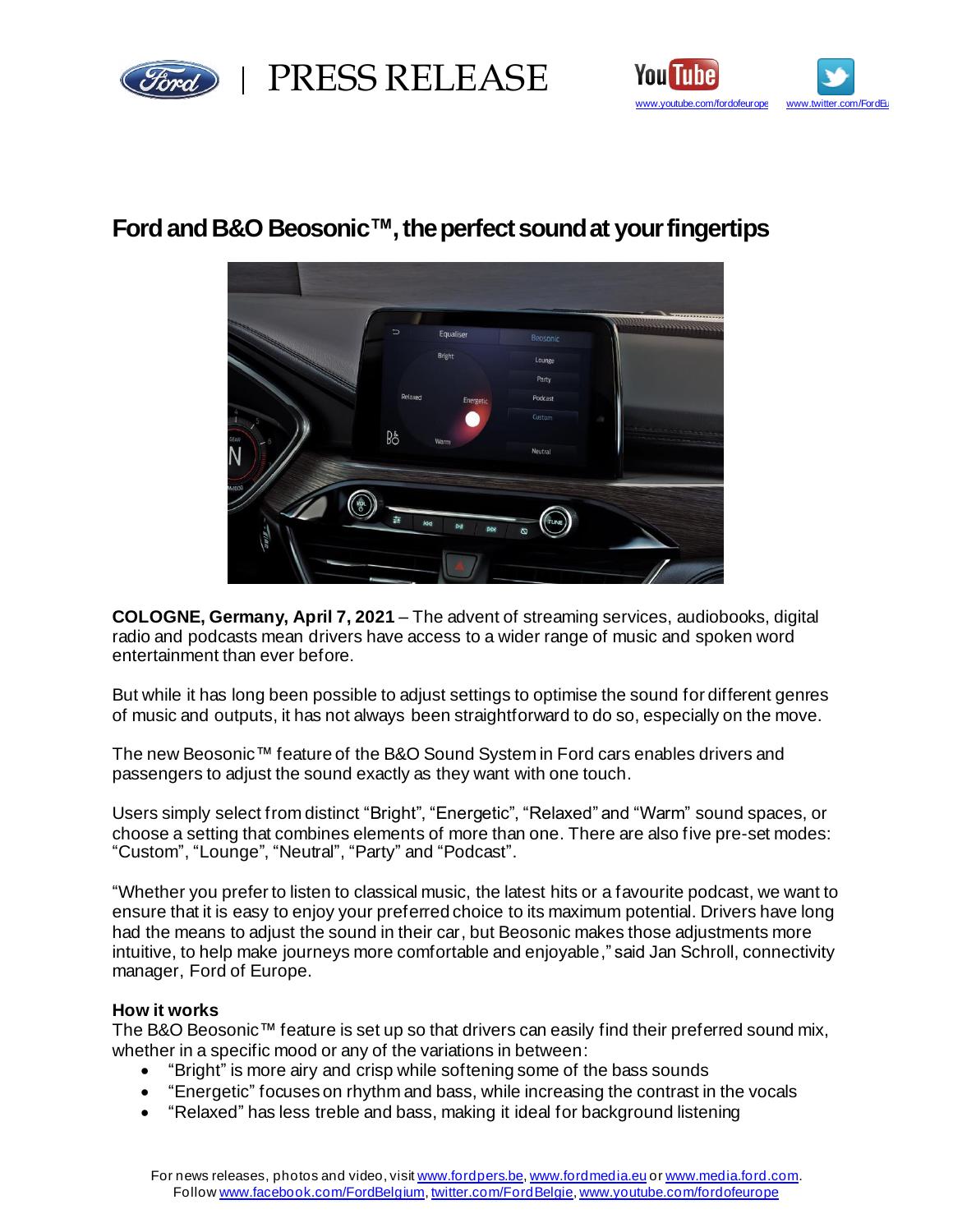• "Warm" makes the sound experience feel more intimate and closer

The pre-sets enable quicker access to specific listening modes. "Custom" returns to the previous user-defined setting, while "Neutral" resets the settings to the B&O reference sound. A double-tap on the white marker activates surround sound mode. The latest settings are stored when the vehicle is switched off, even if the battery is disconnected.

## **The ultimate soundcheck**

In order to tune, test and perfect the Beosonic™ equaliser, HARMAN`s acoustic engineers used an eclectic playlist of 25 songs to evaluate and define the attributes for the four sound moods. The tuning process involved listening to these 25 songs in static and dynamic driving situations, using the trained ears of acoustic engineers and cutting-edge measuring instruments and microphones.

"The Ford and B&O brands share the same values on excellence in sound and design. We are very proud that the visceral B&O Beosonic one touch experience makes its way into car audio for the very first time in Ford with an intuitive interface, making captivating car audio experiences simple to manage," said Greg Sikora, director, Acoustic Systems Engineering, HARMAN.

B&O Sound Systems available across the Ford line-up are uniquely designed and tuned for each model. Beosonic™ comes pre-installed in select models of EcoSport, Fiesta, Focus, Kuga and Puma with B&O Sound Systems.\* Customers can test the feature onlin[e here](https://demos.fkc-online.de/harman/beosonic/).

# # #

\* Beosonic<sup>TM</sup> is an ex-works feature and unfortunately cannot be added to vehicles with B&O Sound Systems already on the road. The Beosonic™ trademark is the property of Bang & Olufsen a/s and is applied for, registered and used in multiple jurisdictions worldwide by the owner.

#### ###

## *About Ford Motor Company*

*Ford Motor Company is a global company based in Dearborn, Michigan. The company designs, manufactures, markets and services a full line of Ford cars, trucks, SUVs, electrified vehicles and Lincoln luxury vehicles, provides financial services through Ford Motor Credit Company and is pursuing leadership positions in electrification; mobility solutions, including self-driving services; and connected services. Ford employs approximately 188,000 people worldwide. For more information regarding Ford, its products and Ford Motor Credit Company, please visit [www.corporate.ford.com](http://www.corporate.ford.com/).* 

*Ford of Europe is responsible for producing, selling and servicing Ford brand vehicles in 50 individual markets and employs approximately 43,000 employees at its wholly owned facilities and consolidated joint ventures and approximately 58,000 people when unconsolidated businesses are included. In addition to Ford Motor Credit Company, Ford Europe operations include Ford Customer Service Division and 14 manufacturing facilities (10 wholly owned facilities and four unconsolidated joint venture facilities). The first Ford cars were shipped to Europe in 1903 – the same year Ford Motor Company was founded. European production started in 1911.*

## *Ford in Belgium & Luxemburg*

*Ford Belgium distributes Ford vehicles and Ford original parts in Belgium & Luxemburg, since 1922.*

For news releases, photos and video, visi[t www.fordpers.be,](http://www.fordpers.be/) [www.fordmedia.eu](http://www.fordmedia.eu/) or [www.media.ford.com.](http://www.media.ford.com/) Follo[w www.facebook.com/fordofeurope](http://www.facebook.com/fordofeurope)[, www.twitter.com/FordEu](http://www.twitter.com/FordEu) o[r www.youtube.com/fordofeurope](http://www.youtube.com/fordofeurope)